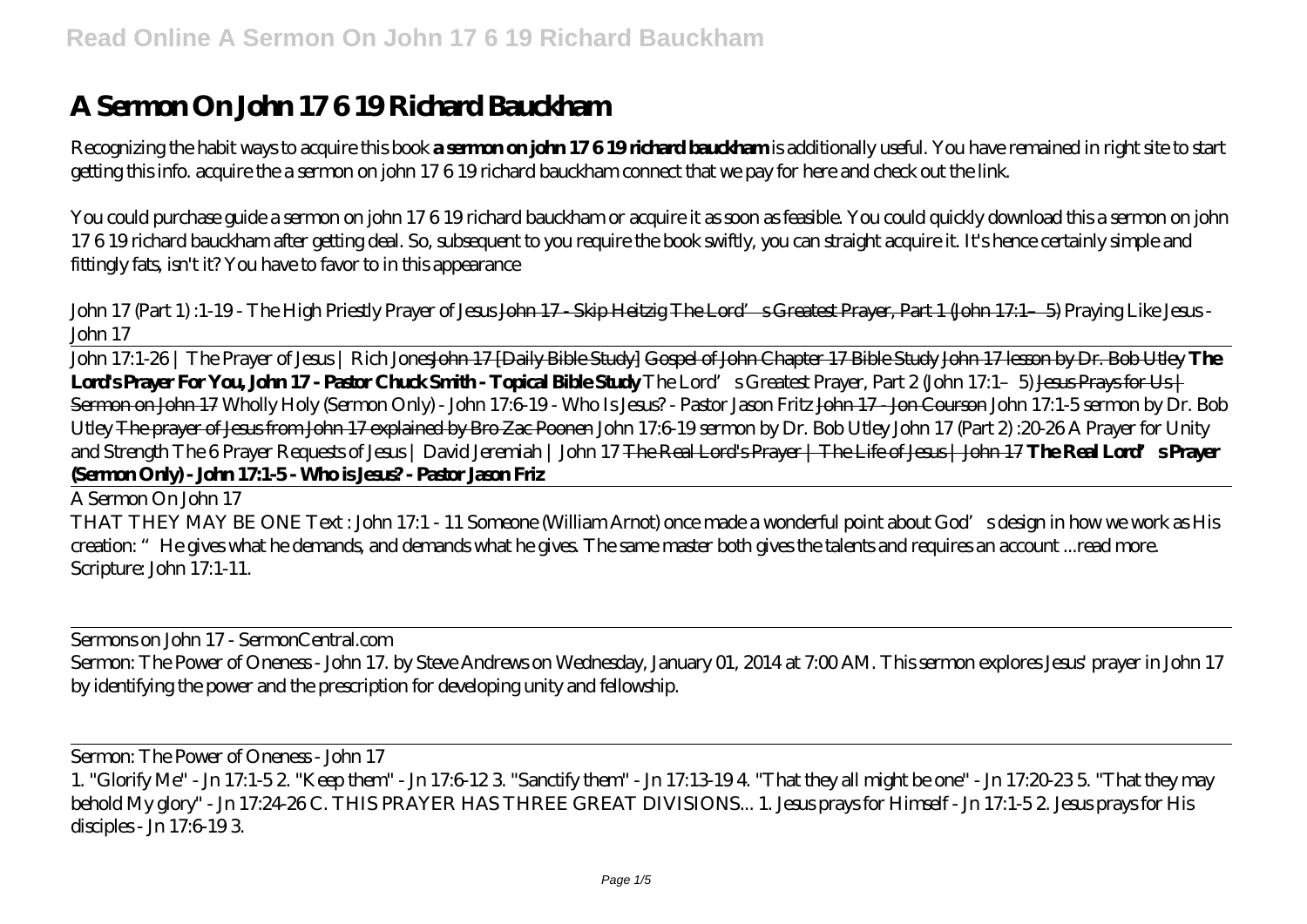Sermons From John - The Greatest Prayer Ever Prayed (17:1-26) a. John 17:4 - I brought glory to you here on earth by doing everything you told me to do. b. How often have you been able to pray like that at the end of the day: i) "I did what you told me to do today. ii) I was in the center of your will today."

Sermon 12 - John 17 - The Real Lords Prayer - Faithlife ...

How Our Savior Prayed in the Shadow of the Cross Part 4: Christ's Urgent Prayers for His People The Gospel of John John 17:9-26 Sermon by Rick Crandall Grayson Baptist Church – April 18, 2018 (Revised May 13, 2020) BACKGROUND: \*Please open your Bibles to John 17.

Sermons on John 17:17 - SermonCentral.com John 17:17 The sanctification of the saint's I.AN OBJECT DEAR TO CHRIST. 1.

John 17:17 Sermons: Sanctify them in the truth. Your word ...

The Dividing Lines In Life – A Sermon On John 17:6-19. The Seventh Sunday of Easter – John 17:6-19. By Roger McLachlan, CC BY-SA 2.0, Wikimedia Commons. Last week I talked with a friend whose wife had a heart attack about a year ago. She survived, is doing well, and making a good recovery. He spoke about the heart attack as "a dividing ...

The Dividing Lines In Life – A Sermon On John 17:6-19 ...

(John 17:14-16 RSV) Jesus clearly saw the terrible danger these men faced. He understood that the world would hate them, fight them, and undermine them every way it could. Why? Because he had given them the Father's word. It is the Scripture, the Word of God, that is the primary object of the enemy's hatred.

The Longest Prayer | John 17 | RayStedman.org John 17:1-5 - Father, Glorify Thy Son. By Rev Charles Seet. Preached at / Published Life BPC 10.45am Svc, 2010-07-18. Text: John 17:1-5. One of the things we do regularly in our morning worship services is to recite the Lord's Prayer together at the end of the opening prayer. But although it is called the Lord's Prayer, it was not a prayer that the Lord Jesus Himself prayed.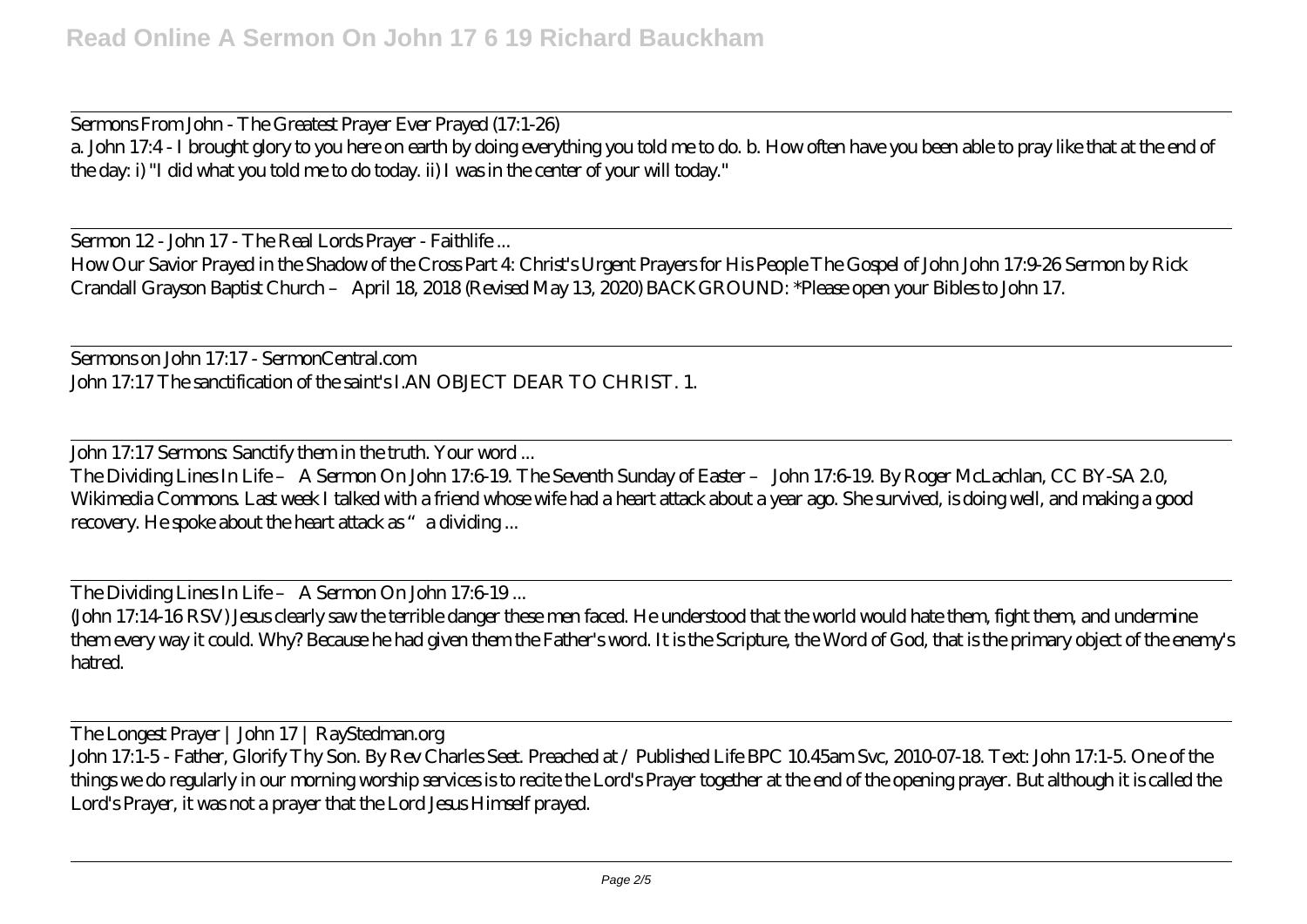John 17:1-5 - Father, Glorify Thy Son John said, 1Jo 4:14, "And we have seen and do testify that the Father has sent His Son to be the Savior of the world, Whosoever shall confess that Jesus is the Son of God, God dwelleth in him, and he in God." 7.

Sermon Notes for John 17:3 by Chuck Smith (John 17:1 a). It is my personal opinion that this prayer, the longest of Jesus' recorded prayers, was intended to be overheard by His disciples. One purpose of this prayer was to bring comfort and hope to the troubled hearts of the disciples. It may have been more effective at the moment than all the teaching of chapters 14-16.

35. The High Priestly Prayer of Jesus (John 17) | Bible.org Most people are familiar with Jesus' teaching that He is the way, the truth and the life. Not a way among many, but theway. In my last message, we learned of the promise of the presence of the Holy Spirit, so that as we walk along the way, we will never be alone.

FRUITFUL LIVING: A SERMON ON JOHN 15:1-17 ◄ John 17:15 ► I am not asking that You take them out of the world, but that You keep them from the evil one.

John 17:15 Sermons: I pray not that you would take them ...

16 They are not of the world, even as I am not of it. ( AH) 17 Sanctify them by[ d] the truth; your word is truth. ( AI) 18 As you sent me into the world, ( AJ) I have sent them into the world. ( AK) 19 For them I sanctify myself, that they too may be truly sanctified.

John 17 NIV - Jesus Prays to Be Glorified - After - Bible ...

... that they may all be one; even as you, Father, are in me, and I in you, that they also may be one in us." (John 17:21)

John 17:20-26 Unity in Christ (McLarty) – Sermon Writer

john 17:1-26 jesus: the great high priest Intro: As we have journeyed through John's majestic Gospel, we have encountered many glorious portraits of the Lord Jesus Christ. We have seen His heart of compassion on display as He healed the sick, we have sen His power revealed as He raised the dead and fed the hungry, we have seen His grace revealed as He saved the sinner.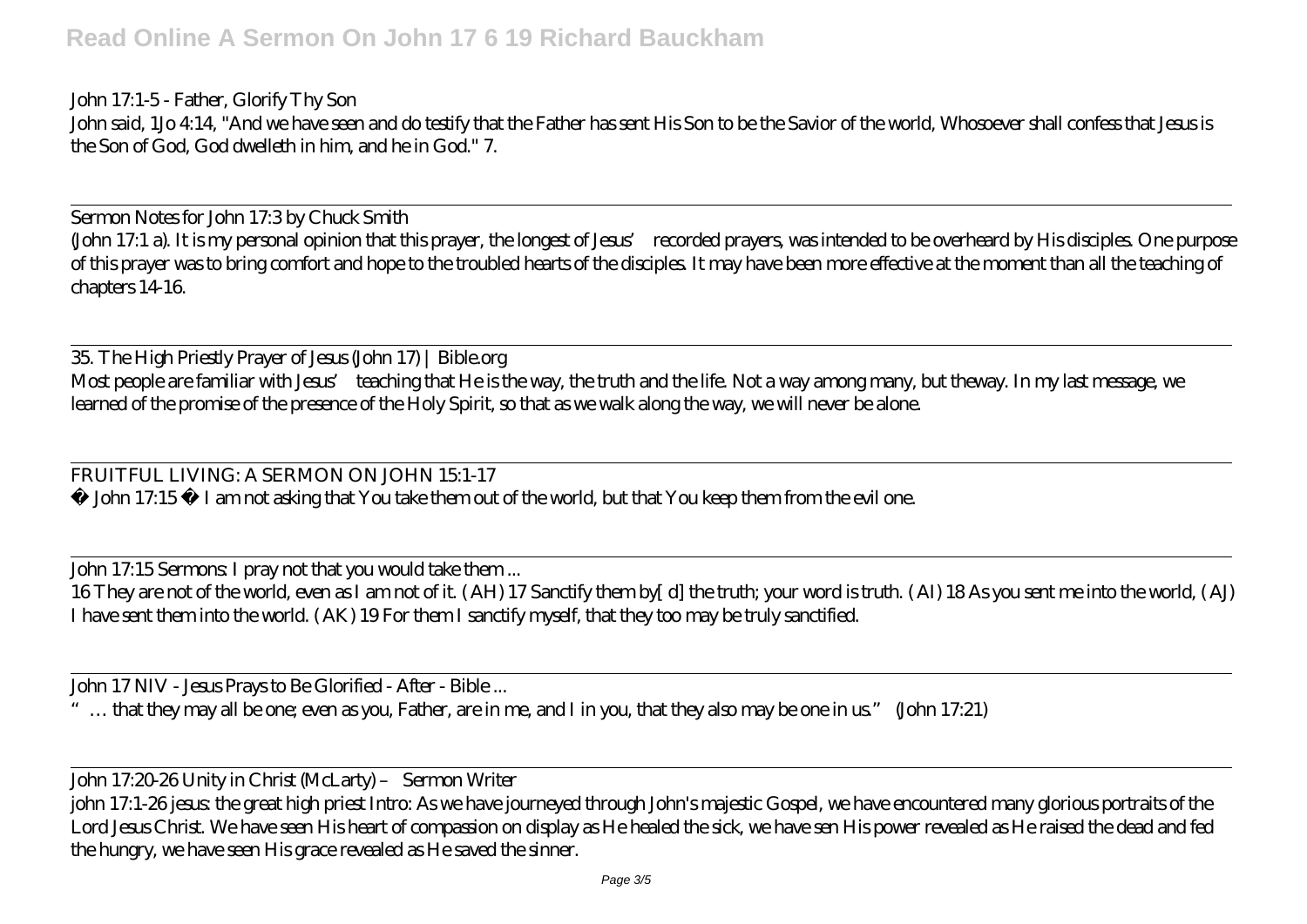Sermons and Outlines - Sermon Notebook John 17 & Matthew 26 Maundy Thursday, April 9, 2020 J. J. May the words of my mouth, and the meditations of our hearts, be acceptable in Thy sight, O Lord, our Rock and our Redeemer. Amen. "Christ prays for us" The focus of our worship on Maundy Thursday is usually on Our Lord's ...read more.

Sermons on John 17:14 - SermonCentral.com Gospel reading and sermon text: [Jhn 131-17 ESV] 1 Now before the Feast of the Passover, when Jesus knew that his hour had come to depart out of this world to the Father, having loved his own who were in the world, he loved them to the end. 2 During supper, when the devil had already put it into the heart of Judas Iscariot, Simon's son, to betray him, 3 Jesus, knowing that the Father had given all things into his hands, and that he had come from God and was going back to God, 4 rose from ...

Just hours before his betrayal and arrest, Jesus offered his famous High Priestly Prayer—one of the most intimate moments between Christ and his Father recorded in Scripture. John 17 has thus greatly encouraged Christians for millennia as it boldly affirms our connection to Christ. In this masterful, verse-byverse exposition of Jesus's words, renowned Bible teacher and preacher Dr. Martyn Lloyd-Jones lays before us the richness, the depth, the wonder—and the assurance—of God's plan of salvation.

Pastor Robert Morris encourages readers to keep praying. Many people give up praying because they don't see results and feel discouraged or angry that their prayers haven't been heard. But Robert Morris reveals why it is so important not to stop—to never give up. This book provides hope and evidence for readers that God does hear their prayers, cares about them personally, and intervenes in their lives in ways beyond their imaginations. Bestselling author Robert Morris brings encouragement and compelling biblical teaching on the topic of prayer. Reverend Morris is the senior pastor at Gateway Church, which has a congregation of more than 36,000 people.

This is the story of Gordon Clark (1902-85), respected philosopher and prolific writer, who held that Christianity, as a logically coherent system, is superior to all other philosophies. Clark fought no wars and conquered no kingdoms. Yet he was a leading figure in many theological wars fought for the Kingdom of God. These battles for the minds and souls of men were every bit as crucial as physical wars between nations. In an age of increasing secularization, he put up an intellectual defense of the Christian faith. This faith, he believed, was a system. All of its parts link together, a luxury of no other philosophy. His stance shows a Christianity that is in fact intellectual, not relying on appeals to emotion or experience. In propounding this view, he encountered frequent opposition, not from the secular world, but from within his own denomination. This biography helps explain why his thought was so profound, why resistance mounted against him, and how his struggles impacted American Presbyterianism. Additionally, this book calls for a reappraisal of Clark's views,